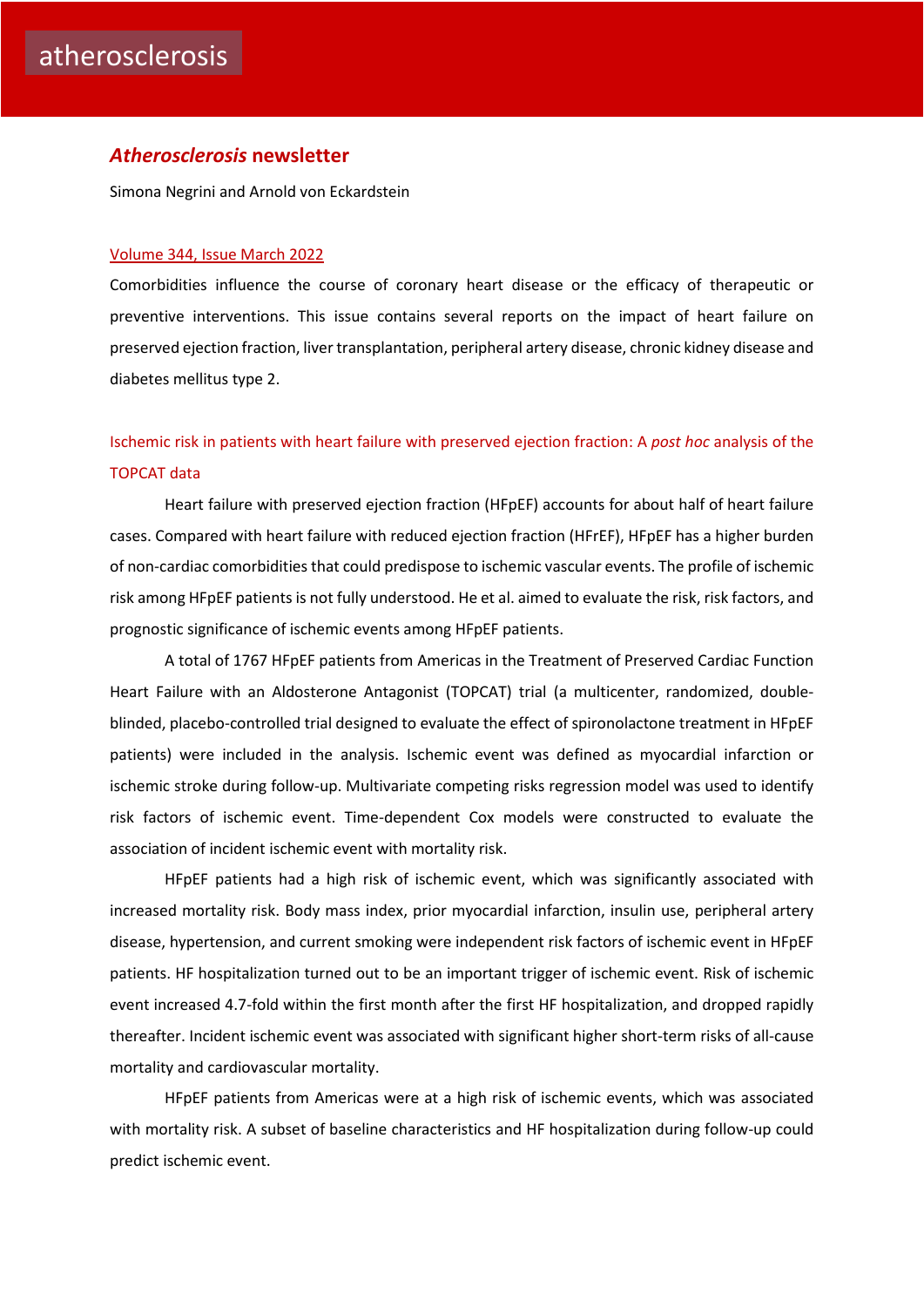#### [A prospective natural history study of coronary atherosclerosis following liver transplantation](https://click.notification.elsevier.com/CL0/https:%2F%2Fwww.atherosclerosis-journal.com%2Farticle%2FS0021-9150(22)00052-1%2Ffulltext%3Fdgcid=raven_jbs_etoc_email/1/0100017f2988f69f-3f828c70-6d03-4b2b-b564-2e8a57827b7c-000000/K9zjJ_ZRGE53srbxAQ7D8iBuWrbUNzYTqCL4GdDewEw=238)

Cardiovascular disease is the leading cause of non-graft related mortality following liver transplantation (LT), with one in three patients experiencing cardiovascular events in the first year following transplantation. Whether it may be partially attributable to accelerated development of subclinical coronary artery disease is unclear. Koshy et al. assessed the longitudinal effect of LT on coronary plaque burden.

A prospective observational study was conducted in 30 asymptomatic patients who underwent computed tomographic coronary angiography (CTCA) pre- and a median 4-years following LT. Serial changes were quantified using coronary artery calcium score (CACS) and semi-quantitative CTCA scores, in a blinded fashion. High-risk plaque (HRP) characteristics were also assessed. Plaque progression was defined using prognostically significant cut-offs.

In the study population, 93 of 459 coronary segments had plaque at baseline. On follow-up CTCA, 68 new lesions appeared in segments without plaque initially. Nineteen patients demonstrated a clinically significant rise in plaque burden on CACS and semi-quantitative indices on CTCA. CAD-RADS score rose to ≥4 in 9 patients, necessitating ischemia-guided revascularization in 3 patients. While the absence of coronary calcification or plaque pre-LT was protective, presence of HRP and development of post-transplant metabolic syndrome were both strong independent predictors of atherosclerosis progression.

These findings suggest that LT is associated with early progression of coronary atherosclerosis. Accelerated progression was noted particularly in those with HRP and post-transplant metabolic syndrome. Understanding the mechanisms of this novel observation and the potential role of preventive cardiovascular therapies in this population merits further investigation.

## [Impact of peripheral artery disease on prognosis after percutaneous coronary intervention: Outcomes](https://click.notification.elsevier.com/CL0/https:%2F%2Fwww.atherosclerosis-journal.com%2Farticle%2FS0021-9150(22)00021-1%2Ffulltext%3Fdgcid=raven_jbs_etoc_email/1/0100017f2988f69f-3f828c70-6d03-4b2b-b564-2e8a57827b7c-000000/nZCvA2SkiWpgV4jB0pTtPct33yMDMa9M1w_Zk6C6OcI=238)  [from the multicenter prospective e-ULTIMASTER registry](https://click.notification.elsevier.com/CL0/https:%2F%2Fwww.atherosclerosis-journal.com%2Farticle%2FS0021-9150(22)00021-1%2Ffulltext%3Fdgcid=raven_jbs_etoc_email/1/0100017f2988f69f-3f828c70-6d03-4b2b-b564-2e8a57827b7c-000000/nZCvA2SkiWpgV4jB0pTtPct33yMDMa9M1w_Zk6C6OcI=238)

Peripheral artery disease (PAD) is a common condition, with an increasing prevalence over recent decades, now estimated to occur in over 200 million people worldwide with symptoms ranging from mild to severe. Patients with peripheral artery disease (PAD) represent a high risk group, and have an increased risk of cardiovascular events and worse cardiovascular outcomes. Kobo et al. aimed to study the impact of PAD among patients undergoing percutaneous coronary intervention (PCI) with a newer-generation thin-strut drug-eluting stent (DES).

Using the all-comer, single-arm, prospective, and multicenter registry e-ULTIMASTER PCI, patients with and without known PAD undergoing PCI were compared. A propensity-score was used to adjust for differences between the groups. The primary outcome was target lesion failure (TLF): a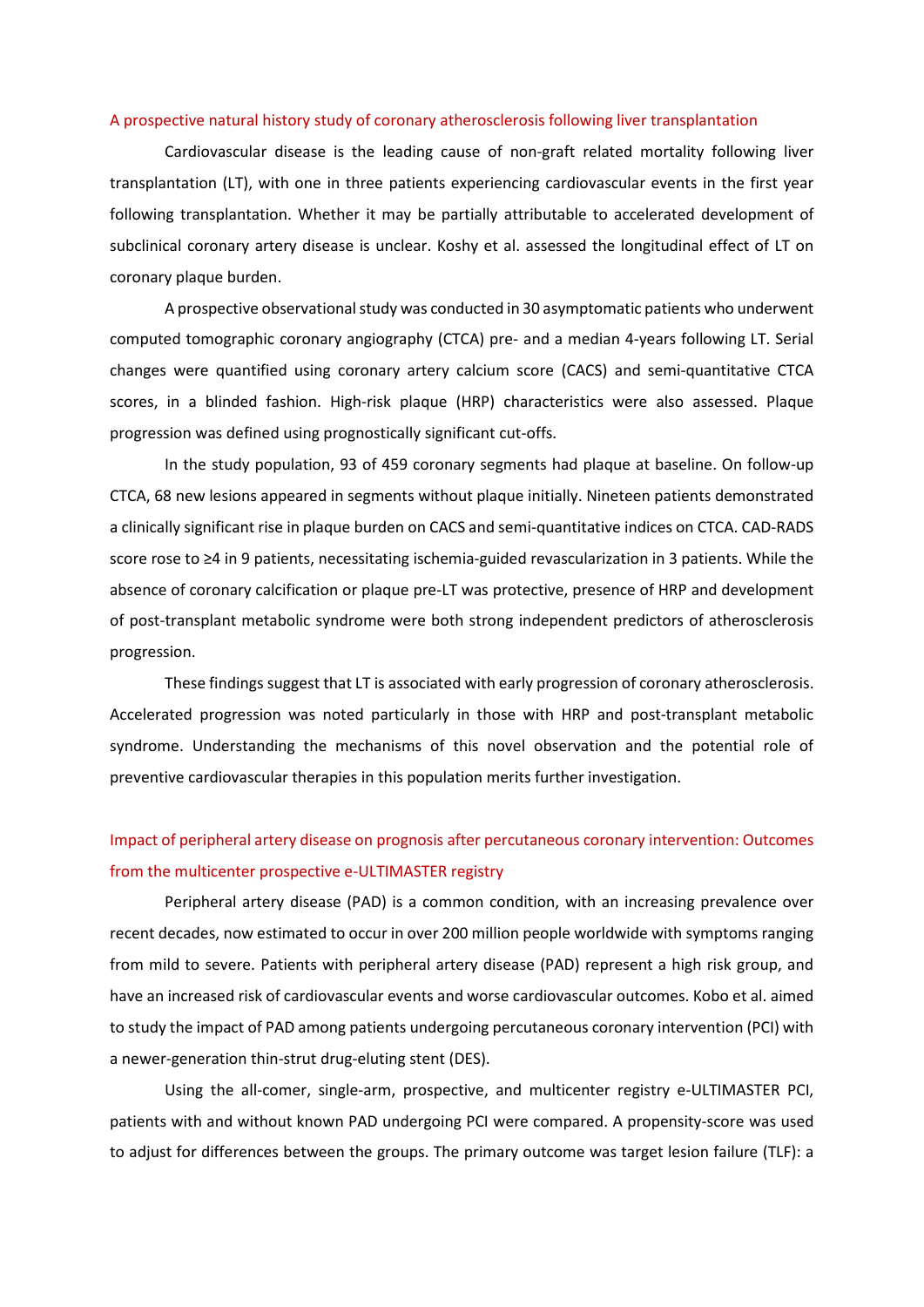composite of cardiac death, target-vessel related myocardial infarction, and/or clinically driven target lesion revascularization at 1-year follow-up.

PAD was present in 2255 out of 33,880 patients included in the analysis. Patients with PAD were older with a higher burden of comorbidities, and underwent more complex interventions. Patients with PAD were less likely to present with STEMI, and more likely to undergo complex PCI. PAD was found to be independently associated with 41% increased risk for TLF. The risk for all cause death and for cardiac death was 75% and 103% higher, respectively. No difference was found in the rates of stent thrombosis, clinically driven target lesion revascularization, or myocardial infarction (MI).

Patients with PAD are at higher risk for (cardiac) death post PCI, but not target vessel or lesion repeat revascularizations. The PAD cohort represents a population with a higher risk clinical profile.

## Outcome of early *versus* [delayed invasive strategy in patients with non-ST-segment elevation](https://click.notification.elsevier.com/CL0/https:%2F%2Fwww.atherosclerosis-journal.com%2Farticle%2FS0021-9150(21)01463-5%2Ffulltext%3Fdgcid=raven_jbs_etoc_email/1/0100017f2988f69f-3f828c70-6d03-4b2b-b564-2e8a57827b7c-000000/DbR0002-lONJOftNkZ-DQGl8yXxudatibQAckhTn9PA=238)  [myocardial infarction and chronic kidney disease not on dialysis](https://click.notification.elsevier.com/CL0/https:%2F%2Fwww.atherosclerosis-journal.com%2Farticle%2FS0021-9150(21)01463-5%2Ffulltext%3Fdgcid=raven_jbs_etoc_email/1/0100017f2988f69f-3f828c70-6d03-4b2b-b564-2e8a57827b7c-000000/DbR0002-lONJOftNkZ-DQGl8yXxudatibQAckhTn9PA=238)

Because of paucity of published data, Kim et al. evaluated the 2-year major clinical outcomes between early invasive (EI) and delayed invasive (DI) strategies according to the stage of chronic kidney disease (CKD) in patients with non-ST-segment elevation myocardial infarction (NSTEMI), who underwent a successful newer-generation drug-eluting stent (DES) implantation.

A total of 8241 NSTEMI patients were recruited from the Korea Acute Myocardial Infarction Registry (KAMIR). Based on baseline estimated glomerular filtration rate, the patients were classified into groups A, B, C, and D. Then these 4 groups were sub-classified into the EI and DI groups. Major adverse cardiac events (MACE), defined as all-cause death, recurrent MI (re-MI), and any repeat revascularization, were evaluated.

After multivariable-adjusted and propensity score-adjusted analyses, the cumulative incidence of MACE, all-cause death, re-MI, and any repeat revascularization was similar between the EI and DI groups in the 4 different renal function groups.

In the era of newer-generation DES, EI and DI strategies showed comparable major clinical outcomes in patients with NSTEMI and CKD during a 2-year follow-up period. Randomized, large-scale, long-term follow-up studies are needed to confirm these results.

### [Menopausal hormone therapy and risk of cardiovascular events in women with prediabetes or type 2](https://click.notification.elsevier.com/CL0/https:%2F%2Fwww.atherosclerosis-journal.com%2Farticle%2FS0021-9150(22)00030-2%2Ffulltext%3Fdgcid=raven_jbs_etoc_email/1/0100017f2988f69f-3f828c70-6d03-4b2b-b564-2e8a57827b7c-000000/d7mmRjbx5vW_J0kpNwSFZh1PYx99ymrBAH3el7DfcF0=238)  [diabetes: A pooled analysis of 2917 postmenopausal women](https://click.notification.elsevier.com/CL0/https:%2F%2Fwww.atherosclerosis-journal.com%2Farticle%2FS0021-9150(22)00030-2%2Ffulltext%3Fdgcid=raven_jbs_etoc_email/1/0100017f2988f69f-3f828c70-6d03-4b2b-b564-2e8a57827b7c-000000/d7mmRjbx5vW_J0kpNwSFZh1PYx99ymrBAH3el7DfcF0=238)

The effect of menopausal hormone therapy (MHT) on cardiovascular disease (CVD) risk among women with prediabetes or type 2 diabetes (PreDM or T2DM) is unclear. T2DM is one of the most common chronic conditions among postmenopausal women, a population that is also likely to be affected by moderate to severe vasomotor symptoms and in need of menopausal symptom